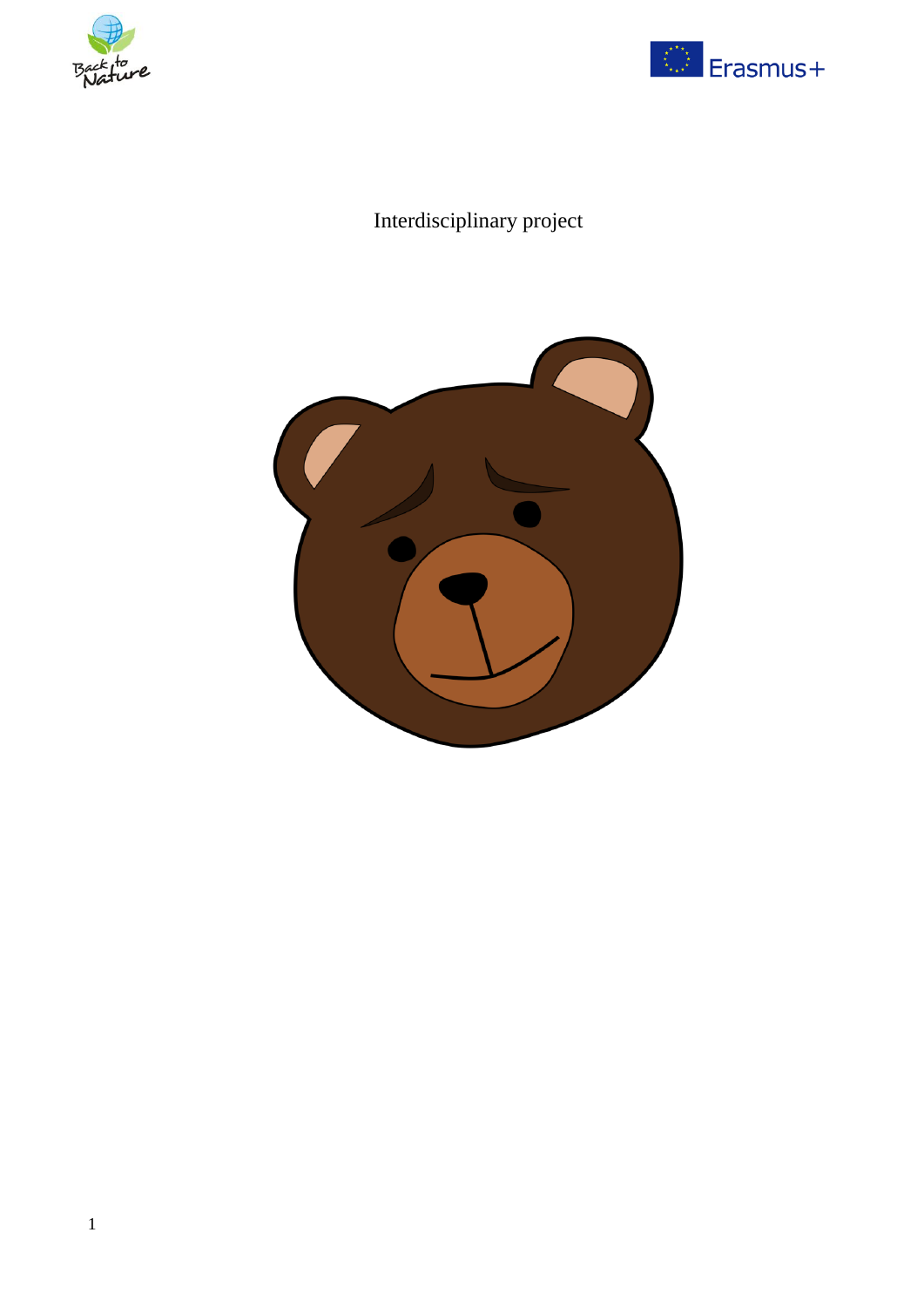



#### **Topic/theme:** The bear

#### **Curricular areas:**

#### **Language and communication, Mathematics and Natural Sciences, Man and Society, Arts, Technologies, Physical Education, Sport and Health**

#### **Subjects: Hungarian, Science, Play and move/ Music and move, Arts The structure of the project:**

|                          | Aims:                                                                                                                                                                                                                                                      |
|--------------------------|------------------------------------------------------------------------------------------------------------------------------------------------------------------------------------------------------------------------------------------------------------|
|                          | Through complex action and by playful activities to develop<br>environmental awareness, knowing the importance of the<br>nature and animal protection behaviour.                                                                                           |
| <b>Objectives</b>        | To help students to acquire as much knowledge as possible about the lifestyles and<br>habitats of the bears, and their endangeredness. To give the opportunity to a<br>comprehensive application of the educational content that appears in the activities |
| <b>Expected outcomes</b> | Positive changes in the students' behaviour and attitude towards environment and animals.                                                                                                                                                                  |
| Age group                | 9-11 years old                                                                                                                                                                                                                                             |
|                          |                                                                                                                                                                                                                                                            |

#### 4. Time/**Period**: 1 day

Resources:

Techniques**, methods**: lecturing, collaborative discussion, explanation, demonstrating, observing, research, constructivist teaching methods, evaluation- feed back. Interactions **: CL (entire class),IW (individual work), PW (pair work), GW (grop work)**

#### **6. Evaluation: oral, self, awards**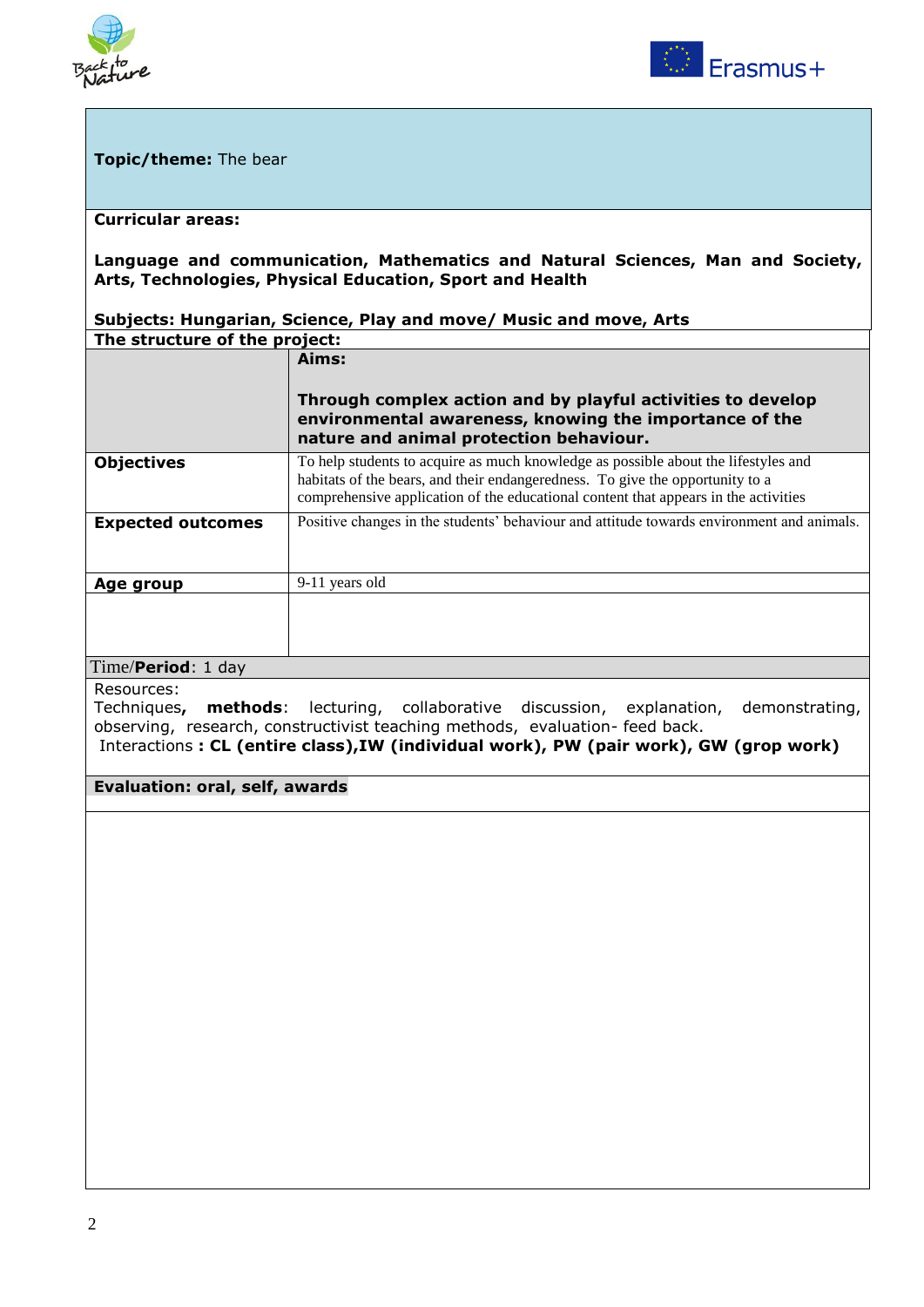





### **Lesson plan**

**Curricular area**: Language and communication **Subject**: Hungarian Language and Communication – integrated learning activity **Related subjects**: Maths (code-writing and torpedo game), Natural Science **Topic**: Mészöly Miklós – The Sad Bear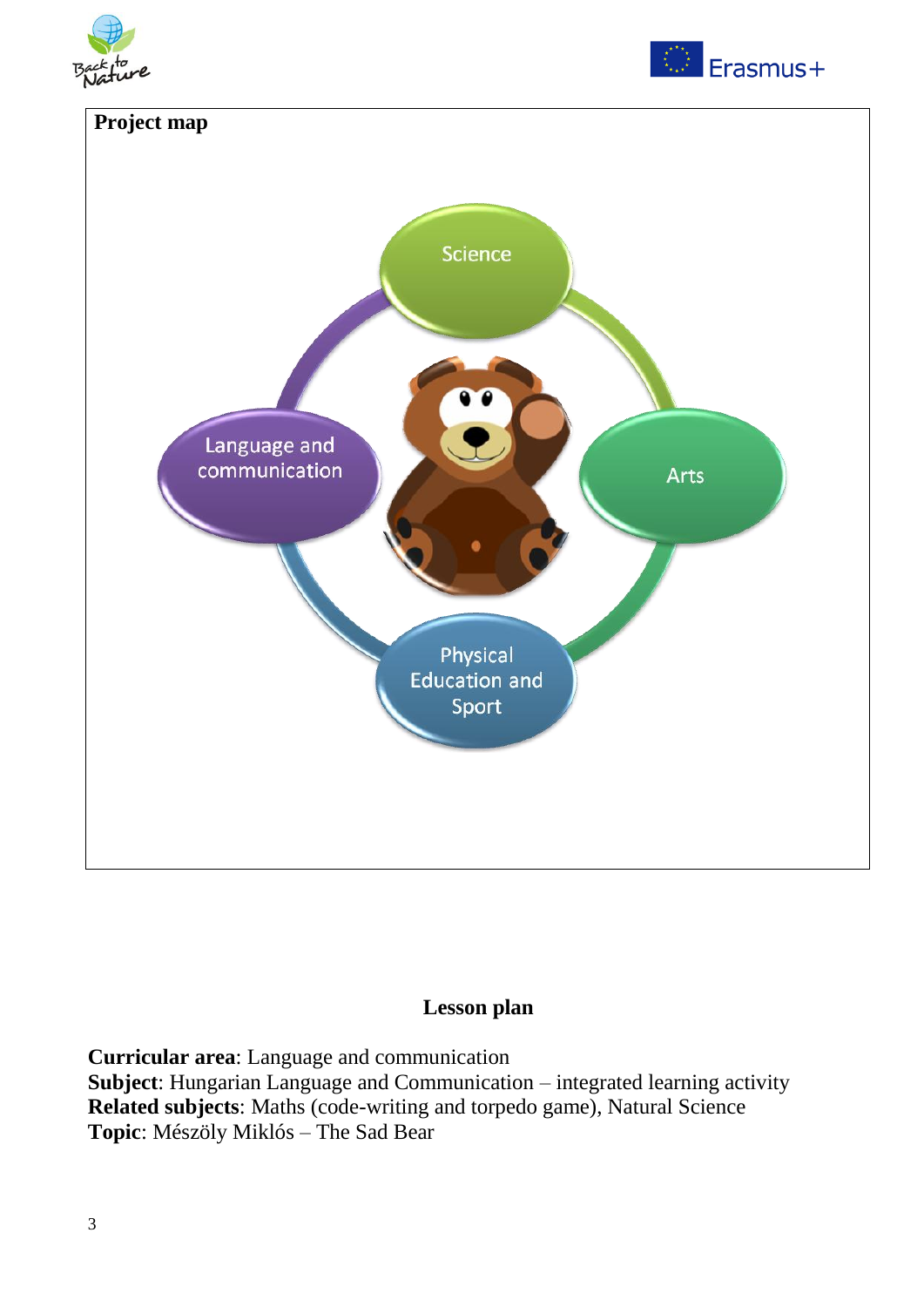



**Aims**: discovering the interaction between man and his environment, combining literary texts with everyday, realistic situations, emotions, motivations, developing naturefriendly behaviour

### **Competencies:**

• Global comprehension of non-literary and literary texts in everyday speech situations

- Recalling expressions, phrases (proverbs, speeches, hostesses)
- Clear and expressive communication

### **Objectives:**

- $\checkmark$  Developing imagination gaining literary experience by developing speech perception, speech comprehension, and speech production through native language games
- $\checkmark$  developing the necessary subcompetences for language and communication competence: eg. attention, problem-solving thinking, memory, speech comprehension, vocabulary development, reading, spelling
- $\checkmark$  developing creativity
- $\checkmark$  developing social relationships (co-operation) during group work.
- $\checkmark$  deepening their sense of responsibility, the protection of animals and respect for nature
- $\checkmark$  developing moral judgments by learning the moral lessons of the tale

### **Type of the lesson**: mixed/ combined

**Teaching techniques and methods**:discussion, explanation, instructions, presentation, illustration, observation, constructivist teaching methods, evaluation

### **Interactions**: GW, PW, CL

**Materials** : cards, pictures, colored pencils / pencils, torpedo table, prediction table, exit card, reward bookmark

**Evaluation**– recognition and prasing (awards)

| <i>STAGES/</i><br><b>Timing</b>                                 | Activity<br>( <i>Educational content and procedure</i> )   | <b>Techniques/Interactions</b> |
|-----------------------------------------------------------------|------------------------------------------------------------|--------------------------------|
| <b>Introduction</b>                                             | Students take their places                                 |                                |
| I brought you a secret message. It's a code writing.<br>Warm-up |                                                            | <i>CL/IW</i>                   |
| $(3 \text{ min})$                                               | Dear children!                                             |                                |
|                                                                 | Today we are going to learn about21 $9\,6\,39\,10\,30\,27$ |                                |
|                                                                 | 19                                                         |                                |
|                                                                 | More precisely  3 2 22 1 33 24 31  21 9 6 39               |                                |
|                                                                 | 10 30 27 19                                                | Code writing                   |
|                                                                 | The first five students who solve these and find the two   |                                |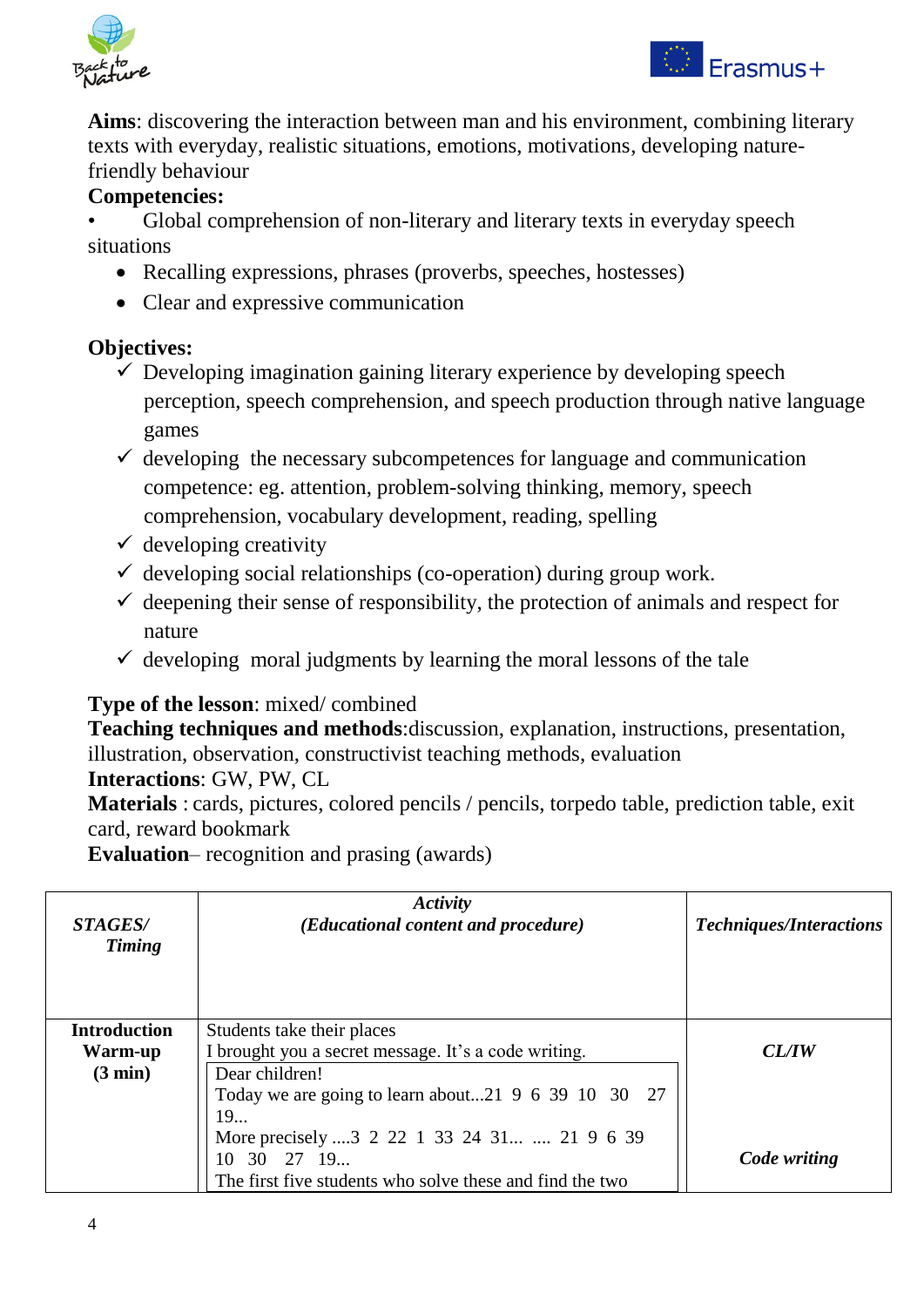



|                                |                                                                                                      | words will be officially named cave guard.                 |                                                                 |                            |  |
|--------------------------------|------------------------------------------------------------------------------------------------------|------------------------------------------------------------|-----------------------------------------------------------------|----------------------------|--|
|                                | letter's place in the alphabet)                                                                      | (The digits stand for different letters: they indicate the |                                                                 | Problematization           |  |
|                                |                                                                                                      | Decoding: about the bear, about the sad bear               |                                                                 |                            |  |
| <b>Raising</b>                 |                                                                                                      |                                                            |                                                                 | What do you predict?       |  |
| attention<br>$(5 \text{ min})$ | What do you think, what can be the reason that a bear should<br>be sad? (discussing various reasons) |                                                            |                                                                 |                            |  |
|                                | I found a little poem, which author, Csukás István, reveals to<br>you why may a bear be said.        |                                                            |                                                                 |                            |  |
|                                |                                                                                                      |                                                            |                                                                 |                            |  |
|                                | Csukás István: Bear Tale                                                                             |                                                            |                                                                 |                            |  |
|                                | The bear is humming:                                                                                 |                                                            |                                                                 |                            |  |
|                                | growling,                                                                                            |                                                            |                                                                 |                            |  |
|                                | my pussy is dull,                                                                                    |                                                            |                                                                 |                            |  |
|                                | That's why I grow.                                                                                   |                                                            |                                                                 |                            |  |
|                                | He was trudging to a tailor                                                                          |                                                            |                                                                 |                            |  |
|                                | But the tailor works for money.                                                                      |                                                            |                                                                 |                            |  |
|                                | The bear has no money                                                                                |                                                            |                                                                 |                            |  |
|                                | He spent it to honey.                                                                                |                                                            |                                                                 |                            |  |
|                                | Poor bear, what will happen to you                                                                   |                                                            |                                                                 |                            |  |
|                                | If the big cold comes?                                                                               |                                                            |                                                                 |                            |  |
| <b>Breathing</b>               |                                                                                                      |                                                            |                                                                 |                            |  |
| exercises                      |                                                                                                      |                                                            |                                                                 |                            |  |
| (5 min)                        | Let's read together the first verse (stanza) softly, then loudly,                                    |                                                            |                                                                 |                            |  |
|                                | slowly, then quickly and vowelically                                                                 |                                                            |                                                                 |                            |  |
|                                | What do you think, in real life, people can be responsible for                                       |                                                            |                                                                 |                            |  |
|                                | the bears 'sadness'?                                                                                 |                                                            |                                                                 |                            |  |
|                                | Please, stand up if you can tell 3/2/1 reason.                                                       |                                                            |                                                                 |                            |  |
|                                |                                                                                                      |                                                            | Unfortunately, humans occupies their living space when they     |                            |  |
|                                | cut forests, pick forest fruits, build houses everywhere, or                                         |                                                            |                                                                 |                            |  |
| <b>The</b>                     |                                                                                                      |                                                            | chase them from their place of residence with the loud noise of |                            |  |
| announcement of                | the chainsaws.                                                                                       |                                                            |                                                                 |                            |  |
| the objectives                 | Mészöly Miklós has just written a tale for you. Its protagonist                                      |                                                            |                                                                 |                            |  |
| and topic                      | felt that his cave was tight.                                                                        |                                                            |                                                                 |                            |  |
|                                | Today we will learn about this tale and what we can do to                                            |                                                            |                                                                 |                            |  |
|                                | avoid to make bears feeling sad in reality. See if his mood/                                         |                                                            |                                                                 | <b>Model reading</b>       |  |
| <b>Topic</b>                   | approach has changed, and if so, why.                                                                |                                                            |                                                                 | <b>Interrupted reading</b> |  |
| reading                        | <i>processing-while</i>                                                                              |                                                            |                                                                 |                            |  |
|                                | Mészöly Miklós: The sad bear                                                                         |                                                            | $($ annex no 1 $)$                                              |                            |  |
| $(10 \text{ min})$             | When the teacher comes to the part that the bear breaks the                                          |                                                            |                                                                 |                            |  |
|                                | goat's horn, he stops and gives the students a prediction table:                                     |                                                            |                                                                 |                            |  |
|                                |                                                                                                      |                                                            |                                                                 |                            |  |
|                                | What do you think                                                                                    | What are the                                               | What really                                                     |                            |  |
|                                | is going to                                                                                          | evidence for it?                                           | happened                                                        |                            |  |
|                                | happen?                                                                                              |                                                            |                                                                 | <b>Guided conversation</b> |  |
| <b>Fixing the</b>              |                                                                                                      |                                                            |                                                                 |                            |  |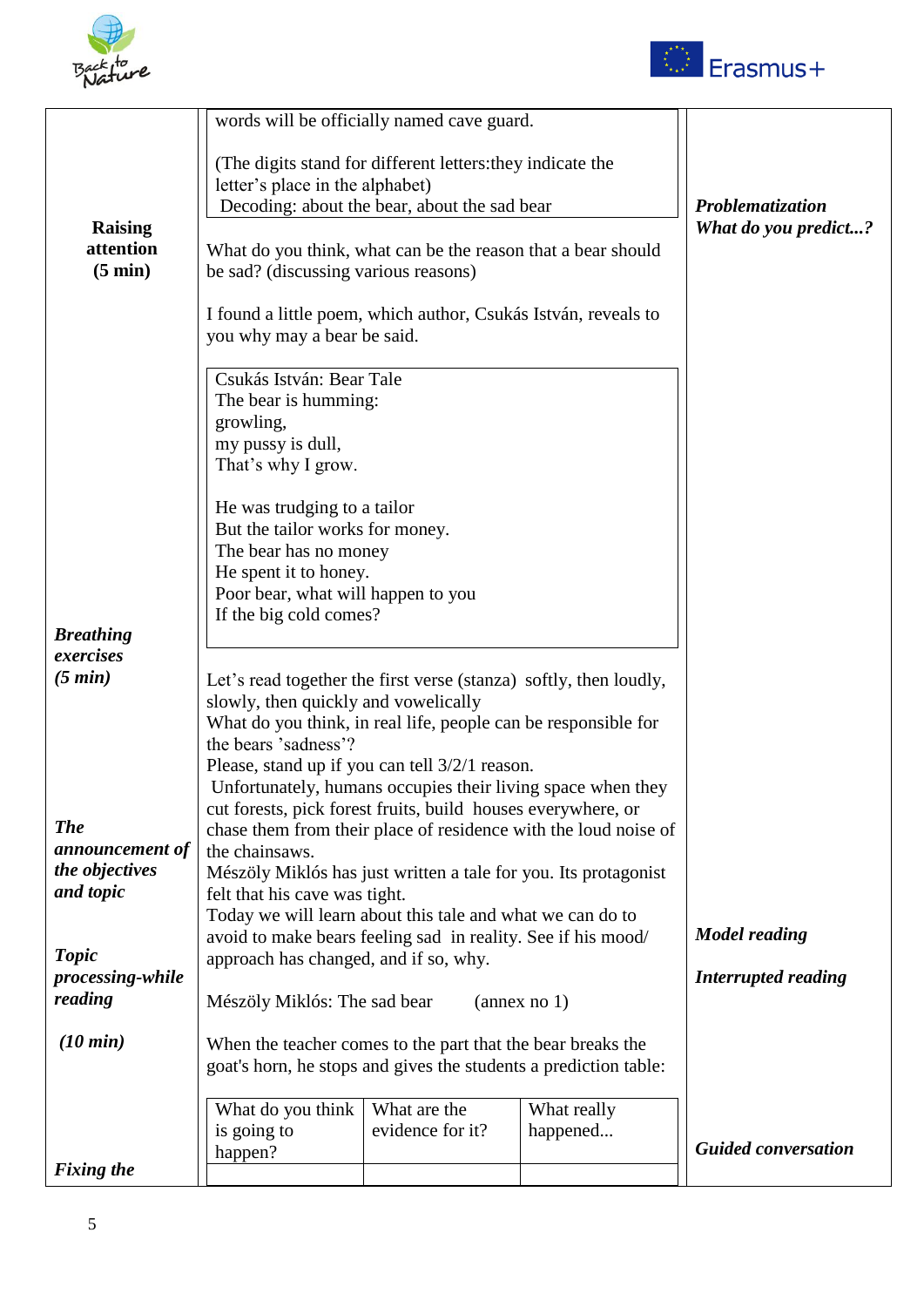



| knowledge          |                                                                                                                        |                      |
|--------------------|------------------------------------------------------------------------------------------------------------------------|----------------------|
| $(20 \text{ min})$ | What was te bear really like?                                                                                          |                      |
|                    | Clap if you hear a proper attribution.                                                                                 |                      |
|                    | stupid, sad, rough, sorry, cheeky, sensitive, pessimistic, good-                                                       | Giving opinions,     |
|                    | hearted,                                                                                                               | reasoning            |
|                    |                                                                                                                        |                      |
|                    | How has he changed his mood?                                                                                           |                      |
|                    | What can we do to prevent bears from entering our homes, and                                                           |                      |
|                    | not to feel their home tight?                                                                                          |                      |
|                    | Could you formulate a simple call for this?                                                                            |                      |
|                    | For example:                                                                                                           |                      |
|                    | All the bears, big and small                                                                                           | <b>Group forming</b> |
|                    | Ask you: don't disturb their home!                                                                                     |                      |
|                    |                                                                                                                        |                      |
|                    | The bear is a very popular figure of the tales, cartoons and<br>movies. I've brought you some of the famous teddy bear |                      |
|                    | figures in puzzle pieces and your job is to find the missing                                                           |                      |
|                    | parts. (Annex no2) This is how the groups are formed. (Baloo,                                                          | The game rules       |
|                    | Winnie the Pooh, stb). Depending on how many groups we                                                                 |                      |
|                    | want to form, the same number of pieces we cut the images                                                              |                      |
|                    | And now, let's cheer up our sad bear. Let's start to explore                                                           |                      |
|                    | some cave's miracles!                                                                                                  |                      |
|                    | As you know, 7 is a magic number in the world of tales.                                                                |                      |
|                    | Today, as in the tales, you have to find 7 miracles, that is, we                                                       |                      |
|                    | have hidden the questions of seven different types of tasks on                                                         |                      |
|                    | the board. Each cave is guarded by a guard. There are more                                                             |                      |
|                    | teams than guards / caves. (for example: 5 guards/ 6 groups)                                                           |                      |
|                    | So the teams should always watch out which guards are                                                                  |                      |
|                    | actually free and immediately run there.                                                                               |                      |
|                    | You're trying to shoot: for ex. 2-C. If you find a question                                                            |                      |
|                    | there, try to answer it  if the guard finds it right, you get a                                                        |                      |
|                    | pip if your answer is wrong, you get an X. You can go back                                                             |                      |
|                    | to the same question in a next round and try again to find the                                                         |                      |
|                    | right solution. If no hit, you pull a line. The goal: to solve 7 of                                                    |                      |
| Evaluation         | the 30 given tasks correctly, but at least 1 correct solution for<br>each type of task. Are you ready?                 |                      |
|                    | Each team is given a torpedo table (anex no 3)                                                                         |                      |
|                    | Each guard is given a sheet with the tasks and the                                                                     |                      |
|                    | solutions/answers (anex no4)                                                                                           |                      |
| Summarizing,       | After the first team has the 7 right answers, the game is over.                                                        |                      |
| reflection         | We discuss the right answers and we announce the winner                                                                |                      |
| $(5 \text{ min})$  | team. For award: bookmarks (anex no 5)                                                                                 |                      |
|                    | <b>Exit card</b>                                                                                                       |                      |
|                    | What I've learned today                                                                                                |                      |
|                    | What surprised me today                                                                                                |                      |
|                    | What I've realized today                                                                                               |                      |
|                    | Today I                                                                                                                |                      |
| <b>Follow-up</b>   | Or playing cube: there are unfinished sentences on the cube's                                                          |                      |
|                    | sides: I liked this class, because                                                                                     |                      |
|                    | Today my team                                                                                                          |                      |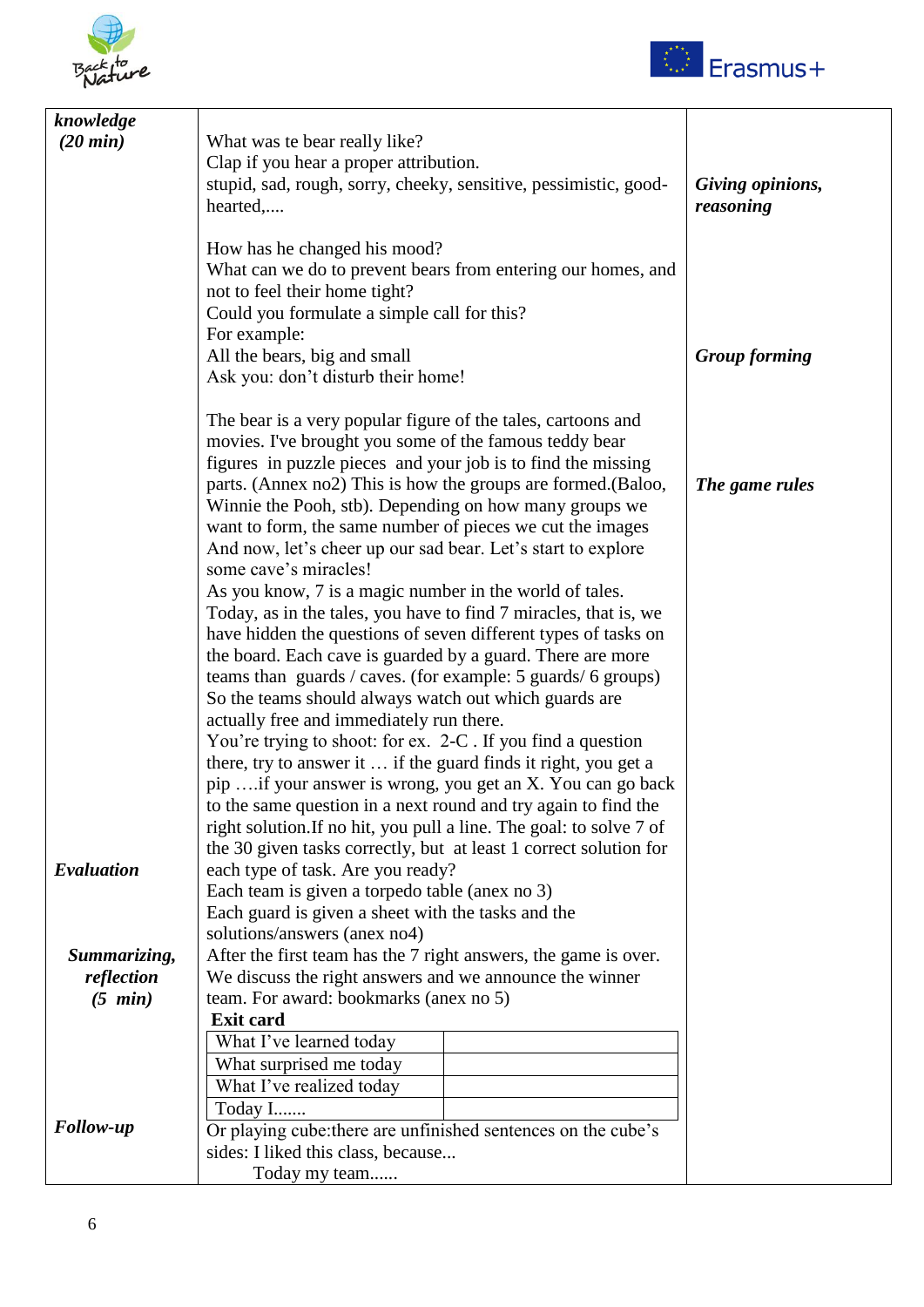



| I would have been happier, if                          |  |
|--------------------------------------------------------|--|
| <b>Homework:</b>                                       |  |
| To finish the prediction table (what really happened)  |  |
| A message from the bear with code writing (it can be a |  |
| rhyming short poem).                                   |  |
|                                                        |  |

## **1. Annex (attachements) Annex no**

## **MÉSZÖLY MIKLÓS The sad bear**

Once upon a time, there was a bear, never cheerful. He grumbled all the time, as if there was nothing more to be done than being sorrowful.

When he was licking honey, it was not sweet enough. If the sun came out, it was not bright enough. Even his cave was tight/ narrow, so he was sleeping in the bottom of a bush. He was sneezing in the morning , and then again he was grumbling.

One day, he became tired of being sorroful all the time. So he decided: he is going to find out what is the big world like.When he came out from the forest, he met a butterfly.

–Where are you going? – he fowned.

–Far away. The Sun is shining and the meadows get warm.That's where I go.Good bye! – said the butterfly.

The bear was amazed. He just got better.

–Going to mead can be a good thing. Let's go together.

Only the butterfly, without saying a word, flew away in a minute.

What could he do, the bear set off on his own. Well, as he walked, he reached a dim-hilly meadow. It was full of flowers.

"I will pick some flowers-he thoght- and make a beautiful bunch of it.

So he started immediately, not in a hurry, only in a bear mode.But suddenly– he sees something sharp in the grass. What could it be? –he is shocked.

Could it be a bush? I'll handle it. Nobody needs such an ugly thing...

So he try to pull out along with its roots.But...o, my God!...The bush starts to bleat...the bear broke his horn.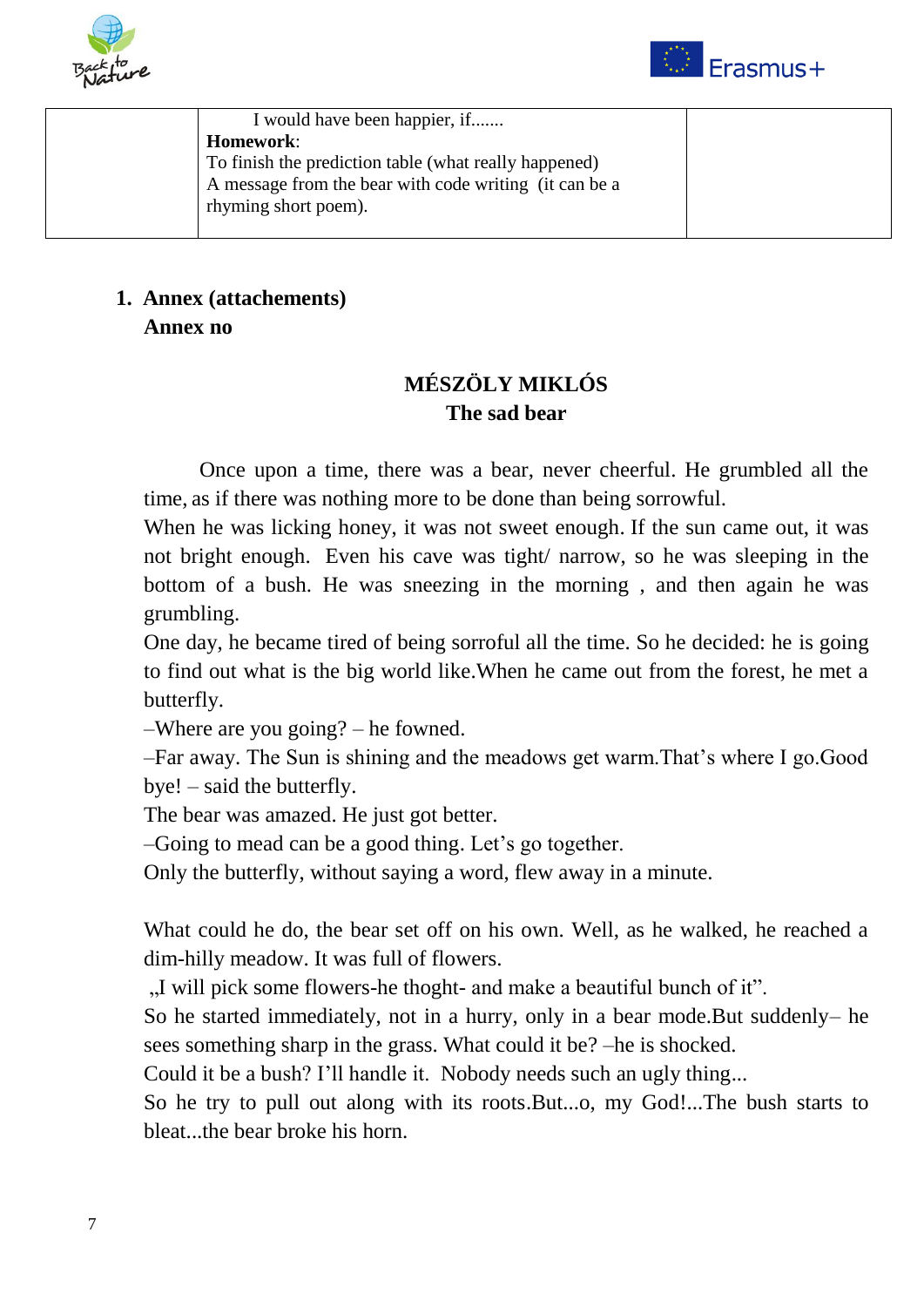

# $\bigcirc$  Erasmus+

–O, what a stupid, I'm not a bush. Can't you see it? Or are you crazy?How am I supposed to walk with a single horn? Now I became the uggliest of the world... – he told him very angry.The bear just stood there-hey, he was very sorry.

–Poor of me...why was I born? – he sighed heavily.

It will always be a problem if I want to do something good.Here is your horn. If I could, I would stick/glue it back. When I die, you can have my coat. He scratched his ears, rubbed his nose, and his tears ran out.The goat noticed this.

–Don't you cry! –he bleated.He was terribly sorry for the sad bear. –It was quite a nice horn, indeed...not a crooked one.But if you keep crying, I'll break the other one, too. Let's make peace instead...The bear was so happy–Thank you for you are not upset with me...and he pricked a poppy in the broken horn's place.

Then they hug each other....When the bear arrived home, he just realized that there is no reason to be sad: honey is sweet, the sun is bright: and miracle of miracles– his home is not tight anymore!



**Annex no 2**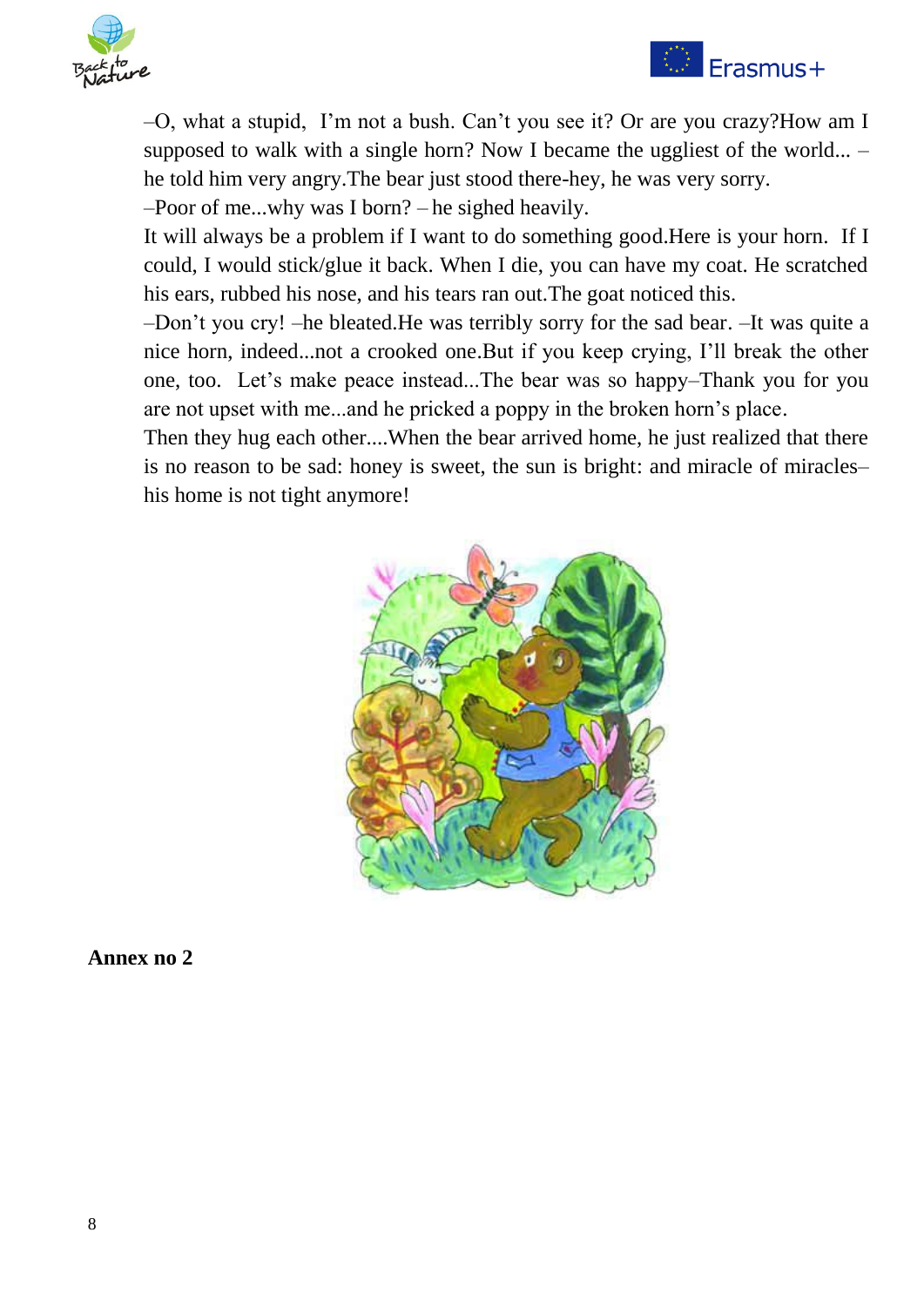





# **Annex no 3**

|          | $\mathbf{B}$ | $\bf C$ | $\mathbf{D}$ | $\mathbf E$ | $\mathbf{F}$ |  |
|----------|--------------|---------|--------------|-------------|--------------|--|
|          |              |         |              |             |              |  |
| ◠        |              |         |              |             |              |  |
| <b>C</b> |              |         |              |             |              |  |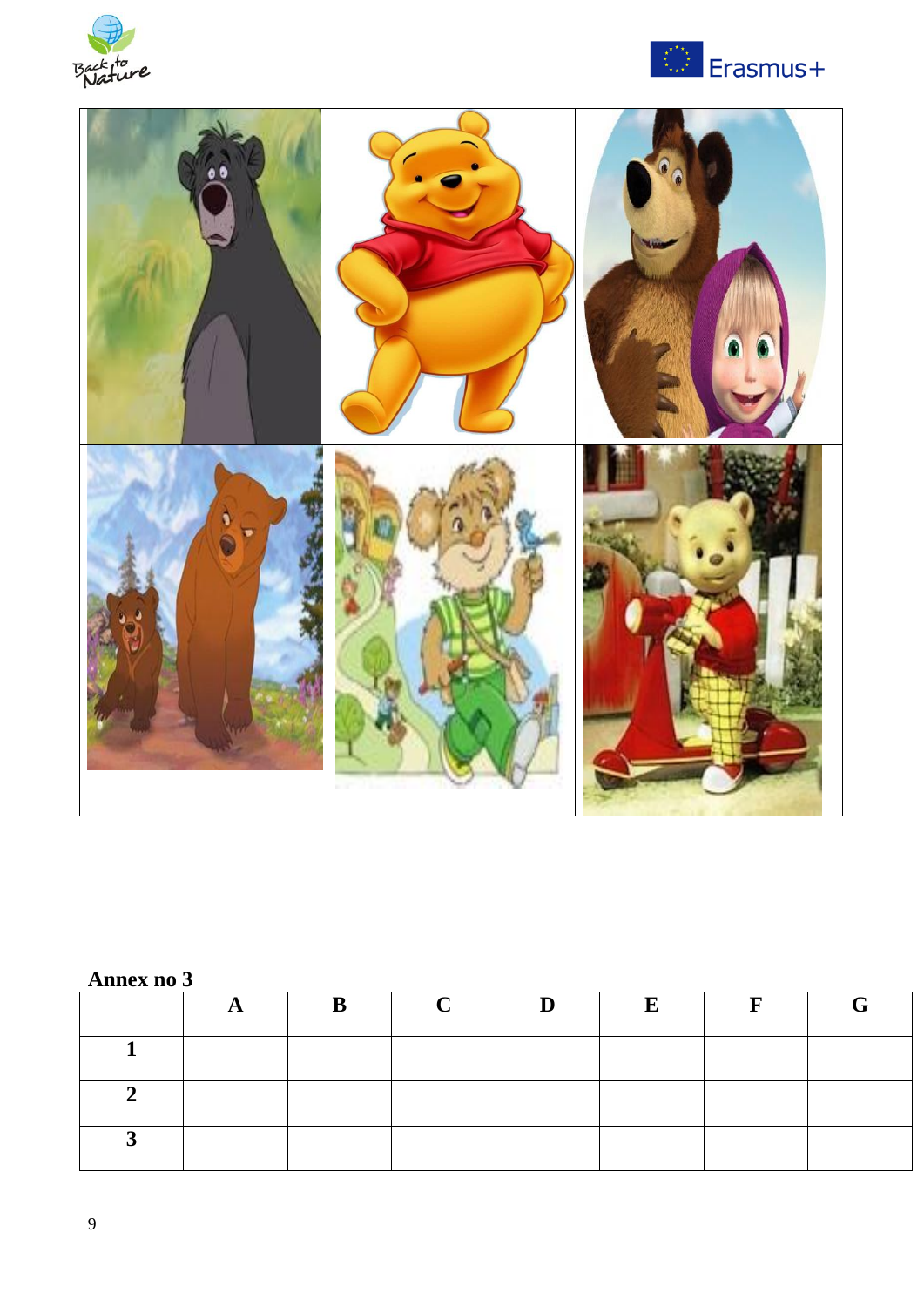



**Hits**

| <b>Twins</b>      |  |
|-------------------|--|
| <b>Spelling</b>   |  |
| <b>Cold-hot</b>   |  |
| <b>Proverbs</b>   |  |
| <b>True/false</b> |  |
| A, B, C, D        |  |
| Odd-one-out       |  |

Team: ........................................................

### **Annex no 4 Cave's miracles**

|                | A              | B                | $\mathcal{C}$   | D                 | E               | F                | G               |
|----------------|----------------|------------------|-----------------|-------------------|-----------------|------------------|-----------------|
|                | <b>TWINS</b>   |                  | <b>PROVERBS</b> |                   | <b>COLD-HOT</b> |                  | <b>SPELLING</b> |
| 2              |                | <b>TRUE/FALS</b> | A, B, C, D      | <b>PROVERBS</b>   |                 | <b>TRUE/FALS</b> |                 |
|                |                | E                |                 |                   |                 | E                |                 |
| 3              | <b>SPELLIN</b> |                  | A, B, C, D      |                   | <b>PROVERBS</b> |                  | <b>COLD-HOT</b> |
|                | G              |                  |                 |                   |                 |                  |                 |
| $\overline{4}$ |                | <b>COLD-HOT</b>  | <b>ODD-ONE-</b> | <b>SPELLING</b>   |                 | <b>COLD-HOT</b>  | A, B, C, D      |
|                |                |                  | <b>OUT</b>      |                   |                 |                  |                 |
| 5              | <b>COLD-</b>   | <b>TWINS</b>     |                 | <b>TRUE/FALSE</b> | A, B, C, D      | <b>PROVERBS</b>  |                 |
|                | <b>HOT</b>     |                  |                 |                   |                 |                  |                 |
| 6              | <b>PROVER</b>  |                  | <b>ODD-ONE-</b> |                   | <b>SPELLING</b> |                  | <b>ODD-ONE-</b> |
|                | <b>BS</b>      |                  | <b>OUT</b>      |                   |                 |                  | <b>OUT</b>      |
| $\mathcal{I}$  |                | <b>PROVERBS</b>  |                 | <b>TWINS</b>      | <b>ODD-ONE-</b> | <b>SPELLING</b>  |                 |
|                |                |                  |                 |                   | <b>OUT</b>      |                  |                 |

|     | <b>TYPE OF EXERCISE</b> | <b>TASKS</b>                         | <b>ANSWERS</b>   |
|-----|-------------------------|--------------------------------------|------------------|
| A   | <b>TWINS</b>            | DIRMEG-                              | <b>DÖRMÖG</b>    |
| l C | <b>PROVERBS</b>         | SZERETI. MINT MEDVE A                | <b>MEZET</b>     |
| 1 E | <b>COLD-HOT</b>         | Lompos medve brummogva ballag        | KÖNNYŰ           |
|     |                         | Mászni <b>nehéz</b> ilven fiatalnak. |                  |
|     | <b>SPELLING</b>         | ODA CAMMOG- ODACAMOG- ODACAMMOG      | <b>ODACAMMOG</b> |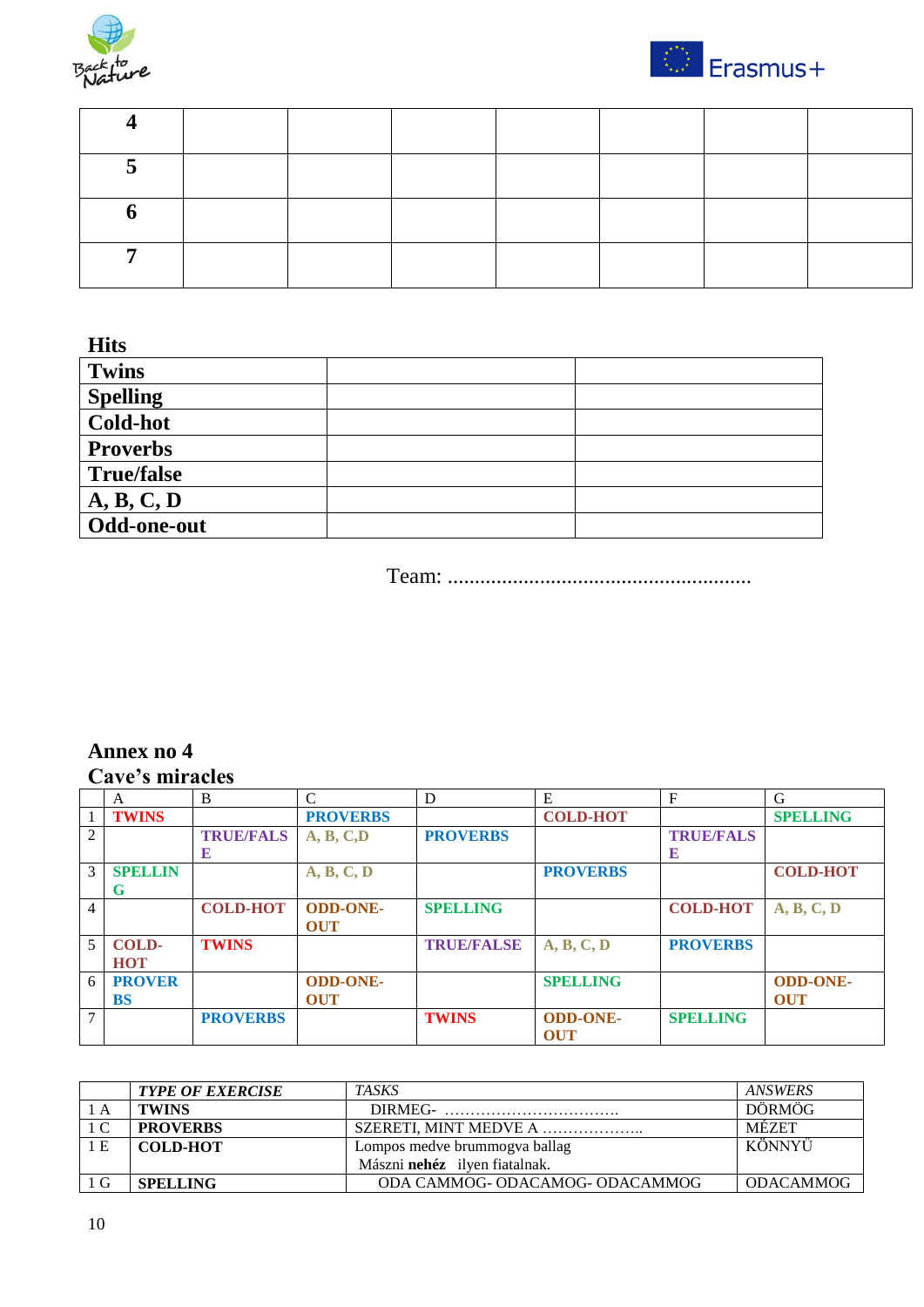



| $2\ \mathrm{B}$ | <b>TRUE/FALSE</b>  | Ha mézet nyalogatott, nem volt elég édes.                  | <b>IGAZ</b>       |
|-----------------|--------------------|------------------------------------------------------------|-------------------|
| 2 <sub>C</sub>  | A, B, C, D         | Melyik leírás illik legjobban a medvére?                   | D                 |
|                 |                    | A) Mindig szomorú, fáradt, morgós állat.                   |                   |
|                 |                    | B) Megpróbál vidám lenni, de mindig elrontja a dolgokat.   |                   |
|                 |                    | C) Nem szeret senkit és semmit.                            |                   |
|                 |                    | D) Kezdetben szomorú, majd egy barát találása után vidám   |                   |
|                 |                    | medve.                                                     |                   |
| 2D              | <b>PROVERBS</b>    | KERGET ÉS MEDVÉRE TALÁL                                    | <b>NYULAT</b>     |
| 2F              | <b>TRUE/FALSE</b>  | "HA MEGHALOK EGYSZER, NEKED ADOM AZ                        | <b>HAMIS</b>      |
|                 |                    | ODUM."                                                     |                   |
| 3A              | <b>SPELLING</b>    | TÜSSZÖGÖTT- TŰSZÖGÖTT- TÜSZŐGÖTT                           | TÜSSZÖGÖTT        |
| $\overline{3C}$ | A, B, C, D         | Miért indul el a medve felfedezőútra?                      | B                 |
|                 |                    | A) Azért, mert nem szeretett egyedül lenni.                |                   |
|                 |                    | B) Azért, mert megunta a saját szomorkodását.              |                   |
|                 |                    | C) Azért, mert találkozott egy lepkével és követni akarta. |                   |
|                 |                    | D) Azért, mert már nem volt ennivalója télre.              |                   |
| 3E              | <b>PROVERBS</b>    | NEM JÓ A KÖLYKES MEDVÉNEK A                                | <b>FIÁT</b>       |
|                 |                    | FAGGATNI                                                   |                   |
| 3 <sub>G</sub>  | <b>COLD-HOT</b>    | Kulloghatok jóllakva odumba.                               | <b>ÉHESEN</b>     |
| 4B              | <b>COLD-HOT</b>    | Tíz körömmel másztam a fára.                               | vacsorája         |
|                 |                    | Megszökött a medve reggelije.                              |                   |
| $4C$            | <b>ODD-ONE-OUT</b> | búslakodik, szomorkodik, ugrál                             | UGRÁL             |
| 4 D             | <b>SPELLING</b>    | NYÚJTSD- NYUJCSD- NYÚJCSD                                  | <b>NYÚJTSD</b>    |
| $4F$            | <b>COLD-HOT</b>    | Mennyi szégyen ér most fiatal -koromba                     | <b>VÉN</b>        |
| 4 G             | A, B, C, D         | Miért akarja letörni a kecske a másik szarvát is?          | $\bf{B}$          |
|                 |                    | A) Nem elég szép egy szarvval.                             |                   |
|                 |                    | B) Azért mondja ezt, hogy a medve ne sírjon tovább.        |                   |
|                 |                    | C) Azért, hogy ezzel szerezze meg a medve barátságát.      |                   |
|                 |                    | D) Nem is akarja letörni a szarvát.                        |                   |
| 5 A             | <b>COLD-HOT</b>    | Benn voltam a rengeteg erdőn.                              | <b>KINN</b>       |
|                 |                    | Medvét láttam kúszni a lejtőn.                             |                   |
| $5B$            | <b>TWINS</b>       | <b>DIMBES-</b>                                             | <b>DOMBOS</b>     |
| 5 D             | <b>TRUE/FALSE</b>  | A lepke a hó borította rétre röpült.                       | <b>HAMIS</b>      |
| 5 E             | A, B, C, D         | Miért haragudott meg a kecske?                             | $\mathcal{C}$     |
|                 |                    | A) Azért, mert a medve őt is elszomorította.               |                   |
|                 |                    | B) Azért, mert a medve kórónak nézte az állatot.           |                   |
|                 |                    | C) Azért, mert a medve letörte a szarvát.                  |                   |
|                 |                    | D) Azért, mert a medve nem akart a barátja lenni.          |                   |
| 5 F             | <b>PROVERBS</b>    | NYALJA, MINT MEDVE A                                       | <b>TALPAT</b>     |
| 6 A             | <b>PROVERBS</b>    | NE IGYÁL A MEDVE                                           | <b>BÖRÉRE</b>     |
| 6 C             | <b>ODD-ONE-OUT</b> | CSOSZOG, MOSOLYOG, DERÜL                                   | CSOSZOG           |
| 6E              | <b>SPELLING</b>    | BÚSLAKODÁS-BUSLAKÓDÁS- BÚSLAKÓDÁS                          | <b>BÚSLAKODÁS</b> |
| 6 <sub>G</sub>  | <b>ODD-ONE-OUT</b> | MENDEGÉL, BALLAG, SZALAD                                   | <b>SZALAD</b>     |
| $7\overline{B}$ | <b>PROVERBS</b>    | MEGSZOKTA, MINT MEDVE A                                    | <b>VACKORT</b>    |
| $7\,\mathrm{D}$ | <b>TWINS</b>       | RIPPEM-                                                    | <b>RÖPPÖM</b>     |
| $7\,\mathrm{E}$ | <b>ODD-ONE-OUT</b> | IRIGYKEDIK, CSODÁLKOZIK, BÁMUL                             | <b>IRIGYKEDIK</b> |
| 7F              | <b>SPELLING</b>    | ÖSSZEKOCOLODOTT- ÖSSZEKÓCOLÓDOTT-                          | ÖSSZEKÓCOL        |
|                 |                    | ÖSSZEKÓCÓLÓDOTT                                            | ÓDOTT             |